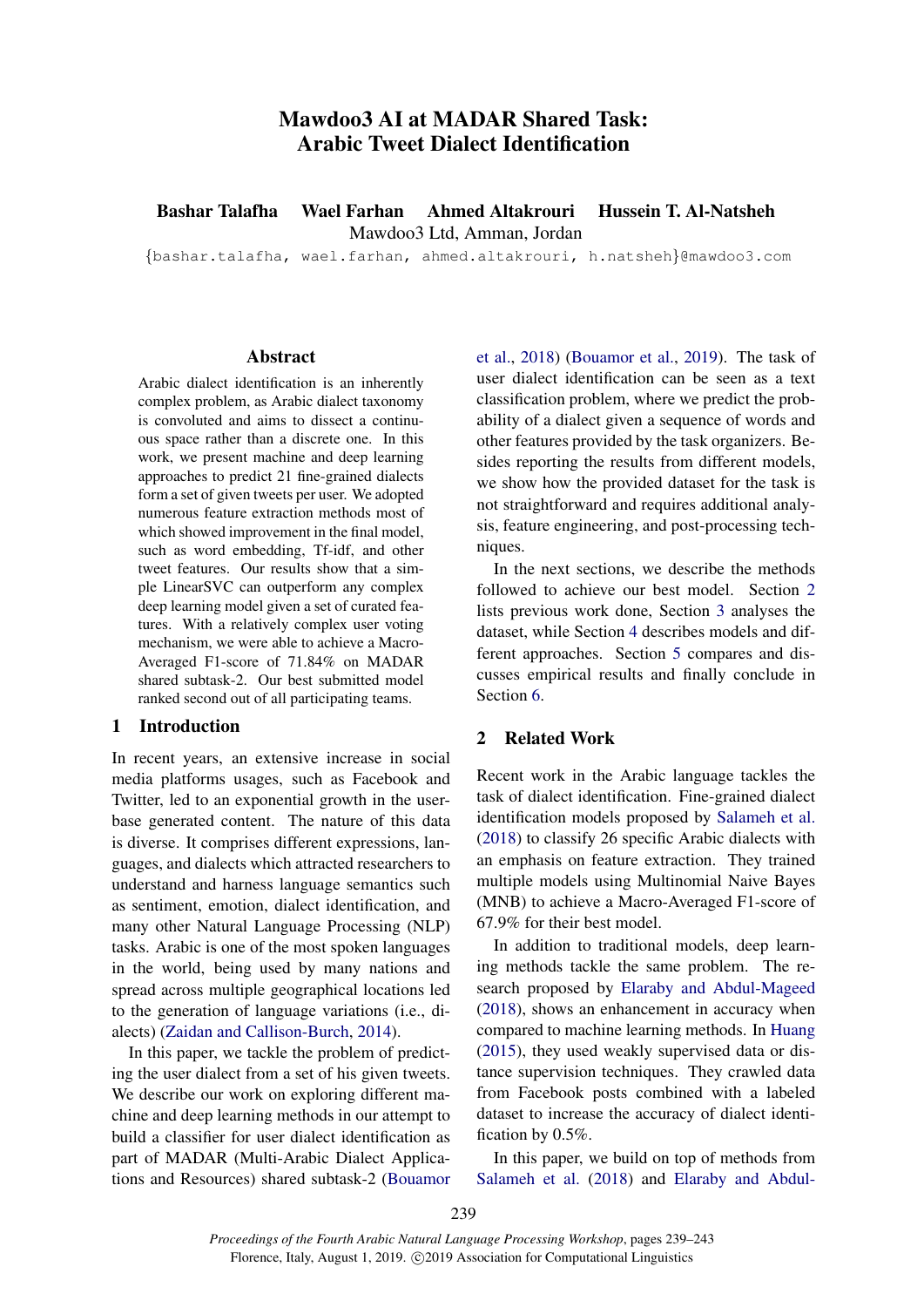<span id="page-1-3"></span>

|             | Train  | Dev   | <b>Test</b> |
|-------------|--------|-------|-------------|
| Available   | 195227 | 26750 | 43918       |
| Unavailable | 22365  | 3119  | 6044        |
| Total       | 217592 | 29869 | 49962       |
| Retweet     | 135388 | 17612 | 29868       |

Table 1: Distribution of the Train, Dev and Test sets used in our experiments.

[Mageed](#page-4-4) [\(2018\)](#page-4-4), by exploring machine and deep learning models to tackle the problem of finegrained Arabic dialect identification.

## <span id="page-1-0"></span>3 Dataset

The dataset used in this work represents information about tweets posted from the Arabic region, where each tweet is associated with its dialect label [\(Bouamor et al.,](#page-4-1) [2018\)](#page-4-1) [\(Bouamor](#page-4-2) [et al.,](#page-4-2) [2019\)](#page-4-2). This dataset is collected from 21 countries which are Algeria, Bahrain, Djibouti, Egypt, Iraq, Jordan, Kuwait, Lebanon, Libya, Mauritania, Morocco, Oman, Palestine, Qatar, Saudi Arabia, Somalia, Sudan, Syria, Tunisia, United Arab Emirates, Yemen.

As shown in Figure [1,](#page-1-2) the distribution of tweets among countries is unbalanced. Around 35% of the tweets belong to Saudi Arabia, where only 0.08% belong to Djibouti.

The dataset contains 6 features for each user; username of the Twitter user, tweet ID, the language of the tweet as automatically detected by Twitter, a probability scores of 25 city dialects and MSA (Modern Standard Arabic) for each tweet obtained by running the best model described in [\(Salameh et al.,](#page-4-3) [2018\)](#page-4-3) and most importantly the tweet text.

Each user has at most 100 tweets, labeled with the same dialect, and exists in one set. For example, if a user is listed in the training set then that user will not exist in development nor test set. Moreover, the maximum length of each tweet is 280 characters including spaces, URLs, hashtags, and mentions which makes it challenging to identify the dialects automatically [\(Twitter\)](#page-4-6).

Another challenge of the dataset is that around 61% of the tweets are retweets, as shown in Table [1.](#page-1-3) This means that the majority of the tweets are a re-post of other Twitter users. For example, the

<span id="page-1-2"></span>

Figure 1: The distribution of 21 Arabic dialects in MADAR Twitter corpus

م عاوز کدا :tweet "RT @Bedoon120 المغ  $\overline{a}$ https://t.co/sIKqXCUSAn for the user @abushooooq8 is an Egyptian tweet but it has a label of Kuwait because the user who retweeted is Kuwaiti (i.e. @abushooooq8), where the original author is Egyptian (i.e. @Bedoon120).

Table [1](#page-1-3) shows the distribution of available and unavailable data across different sets. It is also worth mentioning that around 10% of the data is missing; some tweets are not accessible because they were deleted by the author or owner account was deactivated.

#### <span id="page-1-1"></span>4 Models

In this section, we explain our feature extraction methodology then we go over the various experimented approaches.

## 4.1 Feature Extraction

As a preprocessing step, normalization of Arabic letters is common when it comes to deal with Arabic text. We adopted the same preprocessing methodology used in [\(Soliman et al.,](#page-4-7) [2017\)](#page-4-7).

Aravec: A pre-trained word embedding models proposed by [\(Soliman et al.,](#page-4-7) [2017\)](#page-4-7) for the Arabic language using three different datasets: Twitter tweets, World Wide Web pages, and Wikipedia Arabic articles. Those models were trained using Word2Vec skip-gram and CBOW [\(Mikolov](#page-4-8) [et al.,](#page-4-8) [2013\)](#page-4-8). In our experiments, we used the 300 dimensional Twitter Skip-gram AraVec model.

fastText: An extension to Word2Vec model proposed by [\(Bojanowski et al.,](#page-4-9) [2017\)](#page-4-9). The model feeds an input based on sub-words rather than passing the entire words. In our experiments, a model with 300 dimension was trained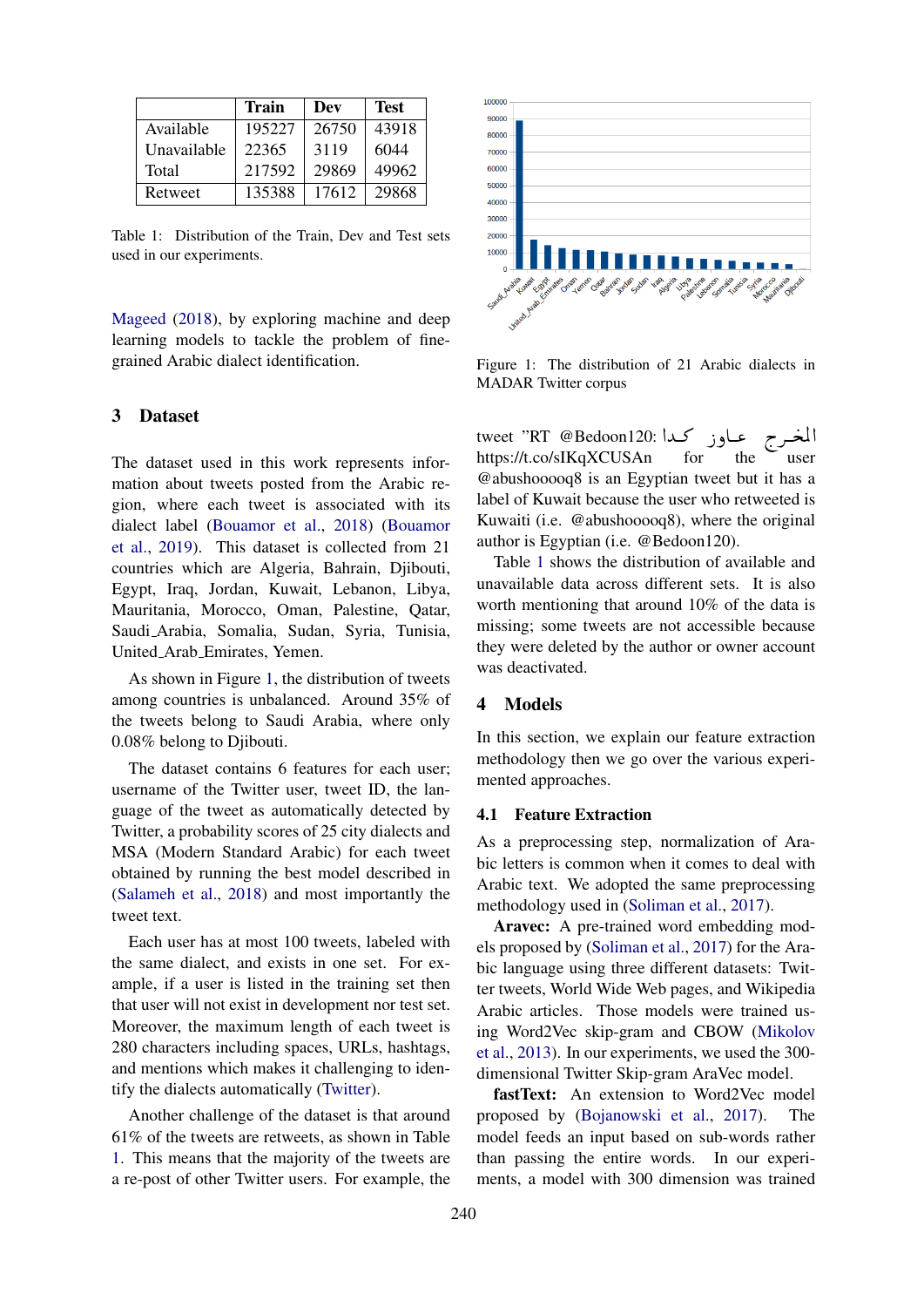on a combination of 5 different datasets: AutoTweet [\(Almerekhi and Elsayed,](#page-4-10) [2015\)](#page-4-10), ArapTweet [\(Zaghouani and Charfi,](#page-4-11) [2018\)](#page-4-11), DART [\(Al](#page-4-12)[sarsour et al.,](#page-4-12) [2018\)](#page-4-12), PADIC (Parallel Arabic DIalectal Corpus) [\(Harrat et al.,](#page-4-13) [2014\)](#page-4-13), MADAR shared tasks [\(Bouamor et al.,](#page-4-1) [2018\)](#page-4-1) [\(Bouamor](#page-4-2) [et al.,](#page-4-2) [2019\)](#page-4-2).

Tf-idf: It has been proven that Tf-idf is efficient to encode textual information into real-valued vectors that represent the importance of a word to a document [\(Salameh et al.,](#page-4-3) [2018\)](#page-4-3). One of the drawbacks of Tf-idf vectorized representation of the text is that it looses the information of the word order (i.e., syntactical information). Considering n-grams, for both levels word and characters, reduces the effect of that drawback. Accordingly, unigram and bigram word level Tf-idf vectors were extracted in addition to a character level Tf-idf vectors with n-gram values ranging from 1 to 5.

Features specific to tweets: There are features that are unique to Twitter such as user mentions, (e.g., @abushooooq8) and emojis. It has been found that using username as a feature can help the model understand the user dialect, for instance, it can easily find that the users @7abeeb ksa, @a ksa2030 @alanzisaudi have a Saudi Arabia dialect. Character level unigram Tf-idf has been extracted from each of the mentioned features.

## 4.2 Classification Methods

We used a range of classification methods starting from traditional machine learning methods into more complicated deep learning techniques.

#### 4.2.1 Machine Learning Approaches

Traditional models include linear and probabilistic classifiers with various feature engineering techniques. We used SVM classifier that implements LinearSVC from the Scikit-learn library [\(Pedregosa et al.,](#page-4-14) [2011\)](#page-4-14). We used the LinearSVC model to predict the dialect given the tweet text represented as Tf-idf, username features and language model probabilities as formulated in Equation [1:](#page-2-0)

<span id="page-2-0"></span>
$$
\hat{y} = \underset{d \in \mathcal{D}}{\operatorname{argmax}} P(d|tfidf, tweet\_feat, lm) \quad (1)
$$

where  $\hat{y}$  is the predicted dialect, D is probability space of all dialects, *tfidf* is the Tf-idf features extracted from a given tweet, *tweet feat* is the tweet

features and *lm* is the language model probabilities.

#### 4.2.2 Deep Learning Approaches

fastText Classification: The word embedding of the words in an input sentence that is fed into a weighting average layer. Then, it is fed to a linear classifier with softmax output layer [\(Joulin et al.,](#page-4-15) [2017\)](#page-4-15).

SepCNN: Stands for Separable Convolutional Neural Networks [\(Denk,](#page-4-16) [2017\)](#page-4-16), and is composed of two consecutive convolutional layers. The first is operating on the spatial dimension and performed on channels separately, while the second layer convolutes over the channel dimension only. Word embedding of the sentences is looked up from AraVec[\(Soliman et al.,](#page-4-7) [2017\)](#page-4-7). Then, the embedding of each word in the sentence (i.e., the tweet) are passed into a number of SepCNN blocks followed by a max pooling layer.

Word-level LSTM: A traditional deep learning classification method. The word sequence is passed into an AraVec layer to look up word embedding and then fed into a number of LSTM layers. The final word sequence is used as an input to a softmax layer to predict the dialect [\(Liu et al.,](#page-4-17) [2016\)](#page-4-17).

Char-Level CNN: In this architecture, the input is represented as characters that are converted into 128 character embedding. Those embedding vectors are then passed into a number of onedimensional convolutional layers. Each convolutional layer is followed by a batch normalization layer to optimize training and to add a regularization factor. The final output is then passed into one hidden layer and followed by a softmax output layer [\(Zhang et al.,](#page-4-18) [2015\)](#page-4-18).

Char-Level CNN and Word-level LSTM: A combination of the previous two methods. The output of word-level LSTM is concatenated with character-Level CNN before passing both of them into a hidden layer followed by a softmax output layer.

Char-Level CNN and Word-level CNN: In this network words are transformed into word embedding using AraVec, then concatenated with the output of character level CNN. The concatenated result is fed into the LSTM layer, which computes the final output. Then, passed into a hidden layer and a softmax output layer to make the final prediction [\(Zhang et al.,](#page-4-19) [2017\)](#page-4-19).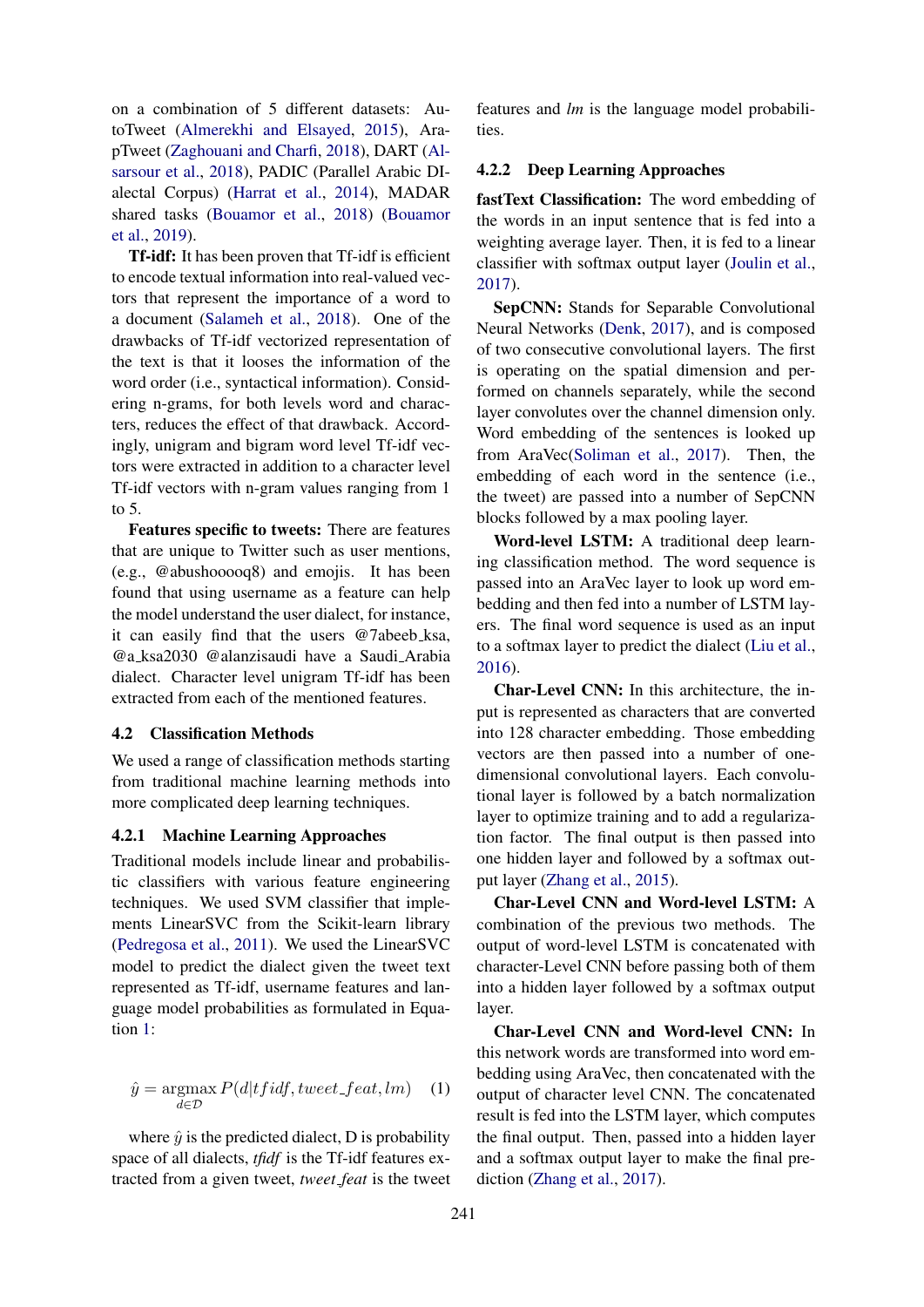<span id="page-3-2"></span>

| Model                                  | <b>Hyperparameters</b>                                                 | Dev   |       | Test                     |                          |
|----------------------------------------|------------------------------------------------------------------------|-------|-------|--------------------------|--------------------------|
|                                        |                                                                        | Acc   | F1    | Acc                      | F1                       |
| LinearSVC                              | $C=1.0$ , penalty=L2, loss=hinge, tolerance=0.0001                     | 54.26 | 38.95 | $\overline{\phantom{a}}$ | ۰                        |
| fastText Classifier                    | $emb_size = 100$                                                       | 48.5  | 31.12 | $\overline{\phantom{0}}$ | ÷                        |
| SepCNN                                 | $filters=128$ , dense_units=256, emb_size=300, kernel=4, blocks=3      | 45.46 | 26.30 | $\overline{\phantom{0}}$ | -                        |
| Word LSTM                              | embed_size=300, dense_units=256, lstm_size=512                         | 44.91 | 26.89 | $\overline{\phantom{a}}$ |                          |
| Word Bi-LSTM                           | embed_size=300, dense_units=256, lstm_size=512                         | 45.08 | 26.36 |                          | -                        |
| Word LSTM with fastText                | embed_size=300, dense_units=256, lstm_size=512                         | 50.59 | 34.65 | $\overline{\phantom{a}}$ | -                        |
| Char CNN                               | dense units=256, char_embed=128, filters=64, kernel_sizes= $[3, 3, 4]$ | 41.55 | 20.25 |                          | -                        |
| Char CNN and Word LSTM                 | Combining hyperparameters of Char CNN and Word LSTM models             | 47.12 | 30.32 | $\overline{\phantom{0}}$ | -                        |
| Char CNN and Word CNN                  | embed_size=300, char_embed_size=128, char_filters= $[6,5,4,3,2]$       | 43.96 | 29.0  | $\overline{\phantom{0}}$ | $\overline{\phantom{0}}$ |
| LinearSVC Combined                     | C=1.0, penalty=L2, loss=hinge, tolerance=0.0001                        | 77.33 | 70.43 | 75.40                    | 65.54                    |
| Linear <sub>SVC</sub> with User Voting | ranges=5, retweet_weight=8, unavailable_weight=1, saudi_weight=1       | 81.67 | 71.60 | 76.20                    | 69.86                    |
| LinearSVC with Threshold               | $C=1.0$ , penalty=L2, loss=hinge, tolerance=0.0001, threshold=75%      | 80.02 | 70.72 | 78.00                    | 67.75                    |

Table 2: Final results on the development set for MADAR shared subtask-2

## <span id="page-3-0"></span>5 Results and Discussion

Two types of experiments were conducted to evaluate our models. At first, each tweet was treated independently with its corresponding label in the training and testing stages without grouping tweets for each user. All our experiments on MADAR shared subtask-2 were evaluated using the Macro-Averaged F1-score. Table [2](#page-3-2) shows the accuracy and Macro-Averaged F1-score of the LinearSVC model. LinearSVC outperformed other traditional machine learning models hence we discarded reporting their results. On the other hand, deep learning models are known to generalize better on a large dataset, but unexpectedly it under-performed machine learning models.

The second type of experiments were done by grouping predictions per user. The unifying approach was done by either combining all tweets together in one document per user or by applying voting per tweet. In the former, we applied LinearSVC on the combined data with averaging the language model scores for all the tweets per user. This model achieved results of 77.33% accuracy and 70.43% Macro-Averaged F1-score. In the latter, we took the output of the first model (Uncombined LinearSVC) and applied two voting techniques.

The first technique was user voting based on dialect weighting. This approach aims to give more emphasis on less frequent dialects by multiplying each predicted label with a weight associated for each dialect  $d$  weight. Which is calculated as follows:

$$
step = \frac{\sqrt[3]{max\_count} - \sqrt[3]{min\_count}}{5}
$$

$$
d\_weight = 6 - ceil(\frac{\sqrt[3]{d\_count} - \sqrt[3]{min\_count}}{step})
$$

Where  $max_{\text{1}}$  count is the number of tweets for the largest dialect (i.e., Saudi<sub>-Arabia</sub>), min<sub>-count</sub> is the number of tweets for the smallest dialect (i.e., Djibouti), step is a range defined as inverse cubic difference between maximum and minimum dialect counts divided by 5.  $dialect\_weight$  is an integer between 1 and 6 that defines dialect weight. Moreover, we found that increasing the weight of a retweet to 6 enhanced the accuracy of the model, and decreasing the weight of <UNAVAILABLE> tweets to 1 had a similar effect. The final user voting model achieved 81.67% accuracy and 71.60% F1-score which is the best model as shown in Table [2](#page-3-2)

Secondly, the other voting technique is based on majority voting with a penalty on the largest dialect. In this approach, we took the most frequent label from user tweets as the final label for that user. We impose selecting Saudi Arabia only if 75% of the predictions were Saudi Arabia for a given user. This approach achieved 80.02% accuracy and 71.84% Macro-Averaged F1-score.

#### <span id="page-3-1"></span>6 Conclusion

This paper describes various methods applied on MADAR shared subtask-2 to predict an Arabic dialect from a set of given tweets, username, and other features. Experimental results show that LinearSVC was the most powerful prediction model, achieving the best Macro-Averaged F1-score than other machine learning models and deep learning ones. Despite the fact that there was a substantial amount of unavailable tweets in our dataset, yet we were able to achieve a relatively high F1-score of 71.60% on the development set and 69.86% on the test set, ranking second in the competition.